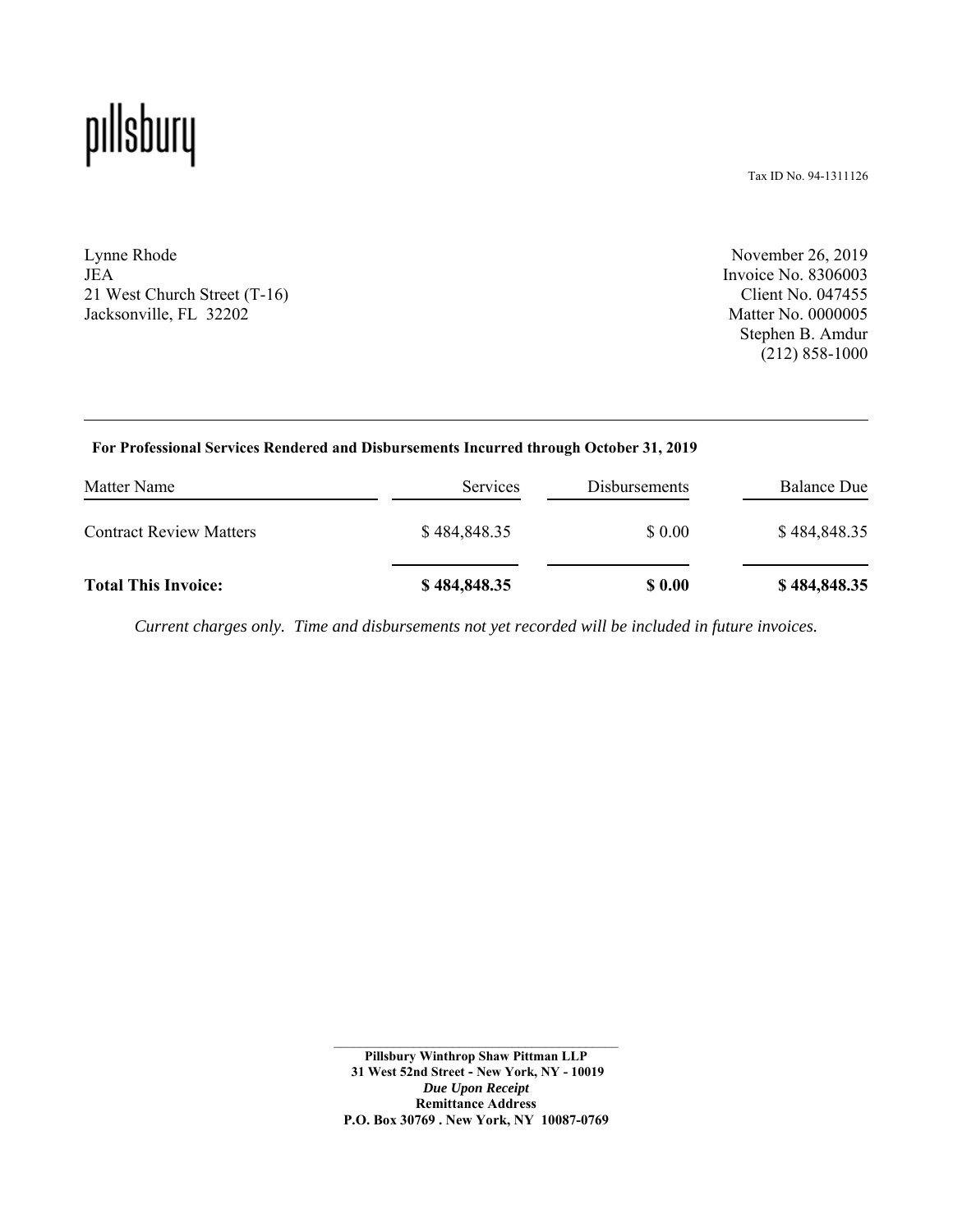Client No. 047455 November 26, 2019 Matter No. 0000005 Invoice No. 8306003 Stephen B. Amdur Page 2

For Professional Services Rendered and Disbursements Incurred Through October 31, 2019

| <b>Timekeeper</b> | Date     | Service                                                                                                                                                          | Hours |
|-------------------|----------|------------------------------------------------------------------------------------------------------------------------------------------------------------------|-------|
| H. McCartin       | 10/01/19 | Research re matter; checklist updates; DD; email re matter;<br>phone calls re matter.                                                                            | 5.13  |
| T. N. O'Toole     | 10/01/19 | Cataloging the terms of each document in the dataroom.                                                                                                           | 4.40  |
| M. Pudig          | 10/01/19 | Participate in calls with client and members of internal<br>working group; review material contracts in dataroom.                                                | 3.79  |
| T. N. O'Toole     | 10/02/19 | Cataloging the terms of each document in the dataroom.                                                                                                           | 5.30  |
| M. Pudig          | 10/02/19 | Participate in calls with client and members of internal<br>working group; review material contracts in dataroom.                                                | 5.47  |
| S. P. Devaney     | 10/03/19 | Review materials in the data room; summarize the key<br>provisions.                                                                                              | 4.10  |
| T. N. O'Toole     | 10/03/19 | Cataloging the terms of each document in the dataroom.                                                                                                           | 1.80  |
| M. Pudig          | 10/03/19 | Participate in calls with client and members of internal                                                                                                         | 5.48  |
|                   |          | working group; review material contracts in dataroom.                                                                                                            |       |
| N. Aminolsharei   | 10/04/19 | Revise working group list and circulate; Call banks for<br>required information.                                                                                 | 0.30  |
| S. P. Devaney     | 10/04/19 | Review materials in the data room; summarize the key<br>provisions.                                                                                              | 2.20  |
| T. N. O'Toole     | 10/04/19 | Cataloging the terms of each document in the dataroom.                                                                                                           | 2.10  |
| M. Pudig          | 10/04/19 | Participate in calls with client and members of internal<br>working group; review material contracts in dataroom.                                                | 4.44  |
| J. E. Siekiersky  | 10/04/19 | Work on matters.                                                                                                                                                 | 0.40  |
| M. Pudig          | 10/06/19 | Review material contracts in dataroom.                                                                                                                           | 2.38  |
| S. P. Devaney     | 10/07/19 | Review materials in the data room; summarize the key<br>provisions.                                                                                              | 4.10  |
| A. C. Lima        | 10/07/19 | Internal discussions re. precedents. Meetings with the client<br>and others. Discussions re. bids and related matters. Review<br>of process letter, charts, etc. | 9.00  |
| T. N. O'Toole     | 10/07/19 | Cataloging the terms of each document in the dataroom.                                                                                                           | 6.20  |
| M. Pudig          | 10/07/19 | Participate in calls with client and members of internal<br>working group; review material contracts in dataroom.                                                | 7.28  |
| S. P. Devaney     | 10/08/19 | Review materials in the data room; summarize the key<br>provisions.                                                                                              | 1.20  |
| H. McCartin       | 10/08/19 | Working on matter.                                                                                                                                               | 5.33  |
| M. Pudig          | 10/08/19 | Participate in calls with client and members of internal<br>working group; review material contracts in dataroom.                                                | 1.86  |
| J. E. Siekiersky  | 10/08/19 | Work on matters.                                                                                                                                                 | 2.00  |
| A. N. Calhoun     | 10/09/19 | Work on matter.                                                                                                                                                  | 4.30  |
| S. P. Devaney     | 10/09/19 | Review materials in the data room; summarize key<br>provisions.                                                                                                  | 3.20  |
| M. Doster         | 10/09/19 | Work on matter.                                                                                                                                                  | 3.60  |
| J. Glidden        | 10/09/19 | Work on matter.                                                                                                                                                  | 3.60  |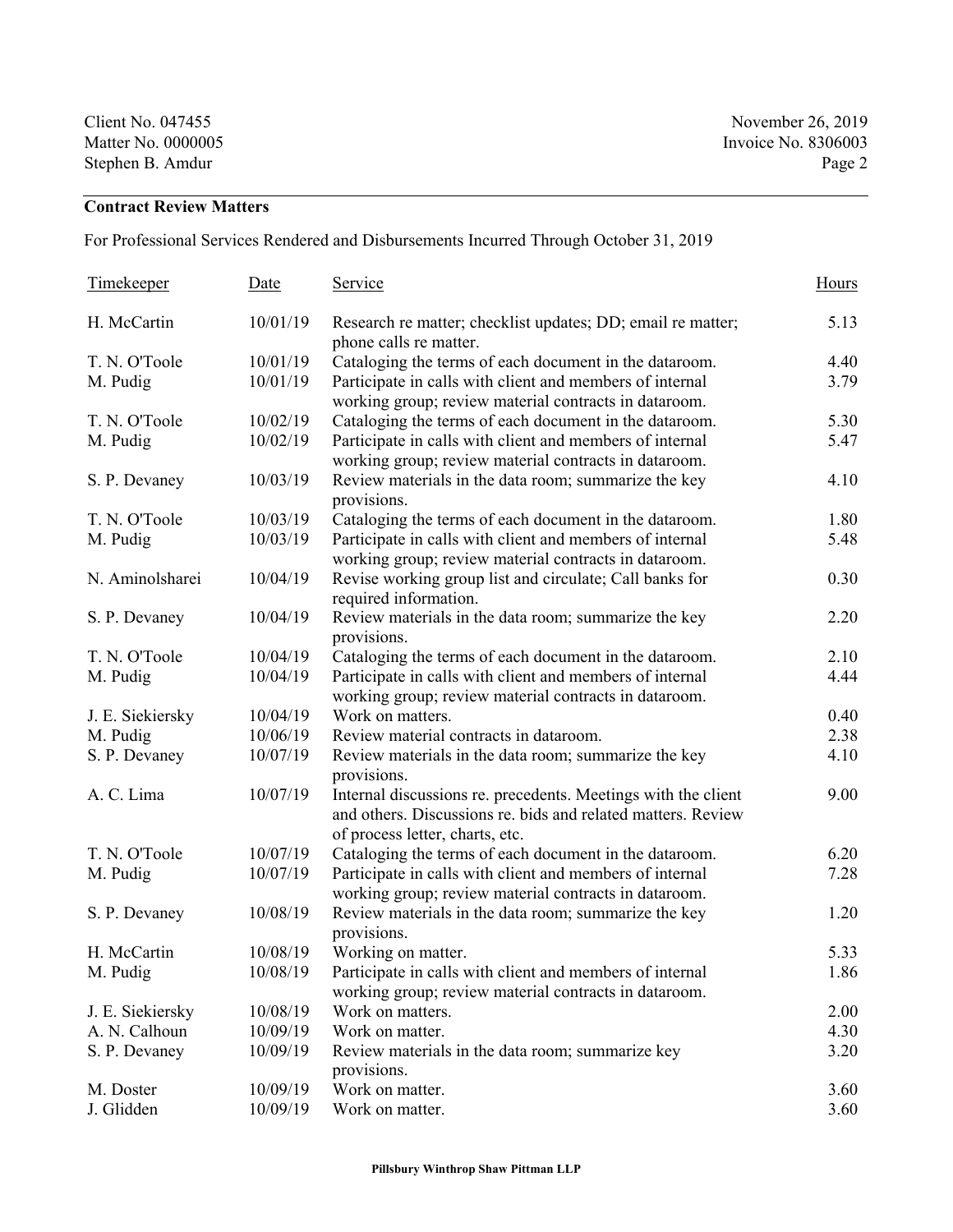| Client No. 047455<br>Matter No. 0000005<br>Stephen B. Amdur |          |                                                                                                                   | November 26, 2019<br>Invoice No. 8306003<br>Page 3 |
|-------------------------------------------------------------|----------|-------------------------------------------------------------------------------------------------------------------|----------------------------------------------------|
| Timekeeper                                                  | Date     | <u>Service</u>                                                                                                    | <b>Hours</b>                                       |
| H. Heeter                                                   | 10/09/19 | Review and catalog employee diligence documents.                                                                  | 4.00                                               |
| H. McCartin                                                 | 10/09/19 | Working on matter; calls with client and deal team.                                                               | 10.41                                              |
| J. E. Siekiersky                                            | 10/09/19 | Work on matters.                                                                                                  | 2.00                                               |
| A. N. Calhoun                                               | 10/10/19 | Work on matter; diligence matters.                                                                                | 7.50                                               |
| S. P. Devaney                                               | 10/10/19 | Review materials in the data room; summarize the key<br>provisions.                                               | 2.10                                               |
| M. Doster                                                   | 10/10/19 | Work on matter; diligence matters.                                                                                | 7.70                                               |
| J. Glidden                                                  | 10/10/19 | Work on matter; diligence matters.                                                                                | 8.20                                               |
| H. Heeter                                                   | 10/10/19 | Review and catalog employee diligence documents.                                                                  | 9.20                                               |
| H. McCartin                                                 | 10/10/19 | Work on matter; diligence matters.                                                                                | 7.09                                               |
| J. E. Siekiersky                                            | 10/10/19 | Work on matter; diligence matters.                                                                                | 2.00                                               |
| N. Aminolsharei                                             | 10/11/19 | Work on matter; diligence matters.                                                                                | 6.90                                               |
| A. N. Calhoun                                               | 10/11/19 | Work on matter; diligence matters.                                                                                | 7.30                                               |
| S. P. Devaney                                               | 10/11/19 | Review materials in the data room; summarize the key<br>provisions.                                               | 5.90                                               |
| M. Doster                                                   | 10/11/19 | Work on matter; diligence matters.                                                                                | 5.50                                               |
| J. Glidden                                                  | 10/11/19 | Work on matter; diligence matters.                                                                                | 6.70                                               |
| H. Heeter                                                   | 10/11/19 | Work on matter; diligence matters.                                                                                | 5.30                                               |
| H. McCartin                                                 | 10/11/19 | Work on matter; diligence matters.                                                                                | 5.02                                               |
| J. E. Siekiersky                                            | 10/11/19 | Work on matters.                                                                                                  | 2.00                                               |
| H. Heeter                                                   | 10/12/19 | Work on matter; diligence matters.                                                                                | 4.10                                               |
| N. Aminolsharei                                             | 10/13/19 | Work on matter; diligence matters.                                                                                | 4.70                                               |
| J. Glidden                                                  | 10/13/19 | Work on matter; diligence matters.                                                                                | 2.80                                               |
| A. N. Calhoun                                               | 10/14/19 | Work on matter; diligence matters.                                                                                | 5.70                                               |
| S. P. Devaney                                               | 10/14/19 | Review materials in the data room; summarize the key<br>provisions.                                               | 6.80                                               |
| M. Doster                                                   | 10/14/19 | Work on matter; diligence matters.                                                                                | 7.50                                               |
| J. Glidden                                                  | 10/14/19 | Work on matter; diligence matters.                                                                                | 10.20                                              |
| H. Heeter                                                   | 10/14/19 | Work on matter.                                                                                                   | 10.50                                              |
| H. McCartin                                                 | 10/14/19 | Work on matter; diligence matters.                                                                                | 7.49                                               |
| J. E. Siekiersky                                            | 10/14/19 | Work on matter; diligence matters.                                                                                | 1.20                                               |
| A. N. Calhoun                                               | 10/15/19 | Work on matter; diligence matters.                                                                                | 6.10                                               |
| M. Doster                                                   | 10/15/19 | Work on matter; diligence matters.                                                                                | 7.50                                               |
| J. Glidden                                                  | 10/15/19 | Work on matter; diligence matters.                                                                                | 11.70                                              |
| H. Heeter                                                   | 10/15/19 | Work on matter; diligence matters.                                                                                | 11.60                                              |
| H. McCartin                                                 | 10/15/19 | Work on matter; diligence matters.                                                                                | 5.05                                               |
| M. Pudig                                                    | 10/15/19 | Participate in calls with client and members of internal<br>working group; review material contracts in dataroom. | 2.08                                               |
| N. Aminolsharei                                             | 10/16/19 | Calls; Work on matter; diligence matters.                                                                         | 3.30                                               |
| A. N. Calhoun                                               | 10/16/19 | Work on matter; diligence matters.                                                                                | 8.40                                               |
| M. Doster                                                   | 10/16/19 | Work on matter; diligence matters.                                                                                | 9.40                                               |
| J. Glidden                                                  | 10/16/19 | Work on matter; diligence matters.                                                                                | 8.70                                               |
| H. Heeter                                                   | 10/16/19 | Work on matter; diligence matters.                                                                                | 12.10                                              |
| H. McCartin                                                 | 10/16/19 | Work on matter; diligence matters.                                                                                | 6.30                                               |
| M. Pudig                                                    | 10/16/19 | Participate in calls with client and members of internal<br>working group; review material contracts in dataroom. | 3.83                                               |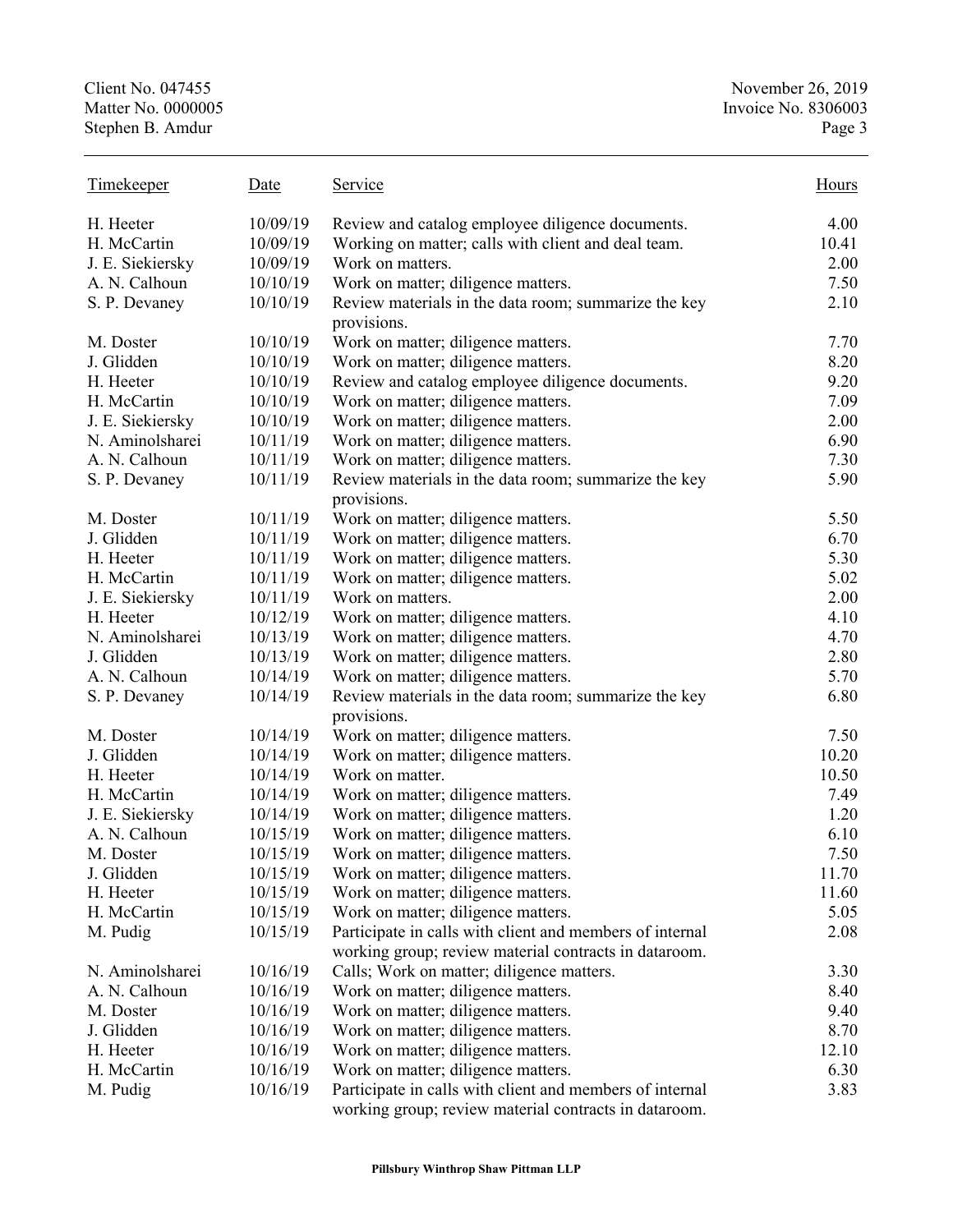Client No. 047455 November 26, 2019 Matter No. 0000005<br>Stephen B. Amdur Page 4 Stephen B. Amdur

| <b>Timekeeper</b>             | Date     | <u>Service</u>                                                                                                    | <b>Hours</b> |
|-------------------------------|----------|-------------------------------------------------------------------------------------------------------------------|--------------|
| J. E. Siekiersky              | 10/16/19 | Work on matter; diligence matters.                                                                                | 2.00         |
| N. Aminolsharei               | 10/17/19 | Call; Work on matter; Correspondence; Diligence                                                                   | 7.80         |
| A. N. Calhoun                 | 10/17/19 | Work on matter; diligence matters.                                                                                | 4.90         |
| M. Doster                     | 10/17/19 | Work on matter; diligence matters.                                                                                | 6.40         |
| J. Glidden                    | 10/17/19 | Work on matter; diligence matters.                                                                                | 6.00         |
| H. Heeter                     | 10/17/19 | Work on matter; diligence matters.                                                                                | 6.70         |
| H. McCartin                   | 10/17/19 | Work on matter; diligence matters.                                                                                | 5.87         |
| M. Pudig                      | 10/17/19 | Participate in calls with client and members of internal<br>working group; review material contracts in dataroom. | 3.30         |
| J. E. Siekiersky              | 10/17/19 | Work on matters; diligence matters.                                                                               | 1.00         |
| M. Doster                     | 10/18/19 | Work on matter.                                                                                                   | 7.50         |
| J. Glidden                    | 10/18/19 | Work on matters; diligence matters.                                                                               | 5.70         |
| H. Heeter                     | 10/18/19 | Work on matters; diligence matters.                                                                               | 8.30         |
| M. Pudig                      | 10/18/19 | Participate in calls with client and members of internal                                                          | 4.58         |
|                               |          | working group; review material contracts in dataroom.                                                             |              |
|                               | 10/18/19 |                                                                                                                   | 1.00         |
| J. E. Siekiersky<br>H. Heeter |          | Work on matters; diligence matters.<br>Work on matters; diligence matters.                                        | 3.80         |
| H. Heeter                     | 10/19/19 |                                                                                                                   |              |
|                               | 10/20/19 | Work on matters; diligence matters.<br>Review material contracts in dataroom.                                     | 3.80         |
| M. Pudig                      | 10/20/19 |                                                                                                                   | 2.59<br>4.20 |
| N. Aminolsharei               | 10/21/19 | Conduct diligence on material contracts.                                                                          |              |
| M. Doster                     | 10/21/19 | Work on matter.                                                                                                   | 3.80         |
| J. Glidden                    | 10/21/19 | Work on matters; diligence matters.                                                                               | 8.30         |
| H. Heeter                     | 10/21/19 | Work on matters; diligence matters.                                                                               | 9.00         |
| J. E. Siekiersky              | 10/21/19 | Work on matters; diligence matters.                                                                               | 2.00         |
| N. Aminolsharei               | 10/22/19 | View meeting of the Board of Directors; review of the                                                             | 4.90         |
|                               |          | additional slides to CIP; Review of documents provided by                                                         |              |
|                               |          | McKinsey; incorporate comments from internal Pillsbury                                                            |              |
|                               |          | team and provide feedback to McKinsey and banks; call with                                                        |              |
|                               |          | Pillsbury antitrust expert regarding the documents in the                                                         |              |
|                               |          | phase I folder (time and order of release); internal Pillsbury                                                    |              |
|                               |          | update call; discuss with internal group and respond to                                                           |              |
|                               |          | follow-up diligence questions from contract attorneys.                                                            |              |
| J. Glidden                    | 10/22/19 | Work on matters; diligence matters.                                                                               | 3.00         |
| H. Heeter                     | 10/22/19 | Work on matters; diligence matters.                                                                               | 3.90         |
| H. McCartin                   | 10/22/19 | Working on matter; participate in calls with client and                                                           | 4.94         |
|                               |          | members of internal working group; due diligence                                                                  |              |
| N. Aminolsharei               | 10/23/19 | Calls (procurement and internal); Continue due diligence on                                                       | 4.40         |
|                               |          | material contracts provided in data room. Discuss with H.                                                         |              |
|                               |          | McCartin regarding indebtedness, indemnification, reverse                                                         |              |
|                               |          | breakup fees, and other items from precedent agreements per                                                       |              |
|                               |          | J. Murphy and V. Nunn request.                                                                                    |              |
| M. Doster                     | 10/23/19 | Work on matters; diligence matters.                                                                               | 1.70         |
| J. Glidden                    | 10/23/19 | Work on matters; diligence matters.                                                                               | 6.00         |
| H. Heeter                     | 10/23/19 | Work on matter.                                                                                                   | 1.10         |
| H. McCartin                   | 10/23/19 | Working on matter; participate in calls with client and                                                           | 8.05         |

**Pillsbury Winthrop Shaw Pittman LLP** 

members of internal working group; due diligence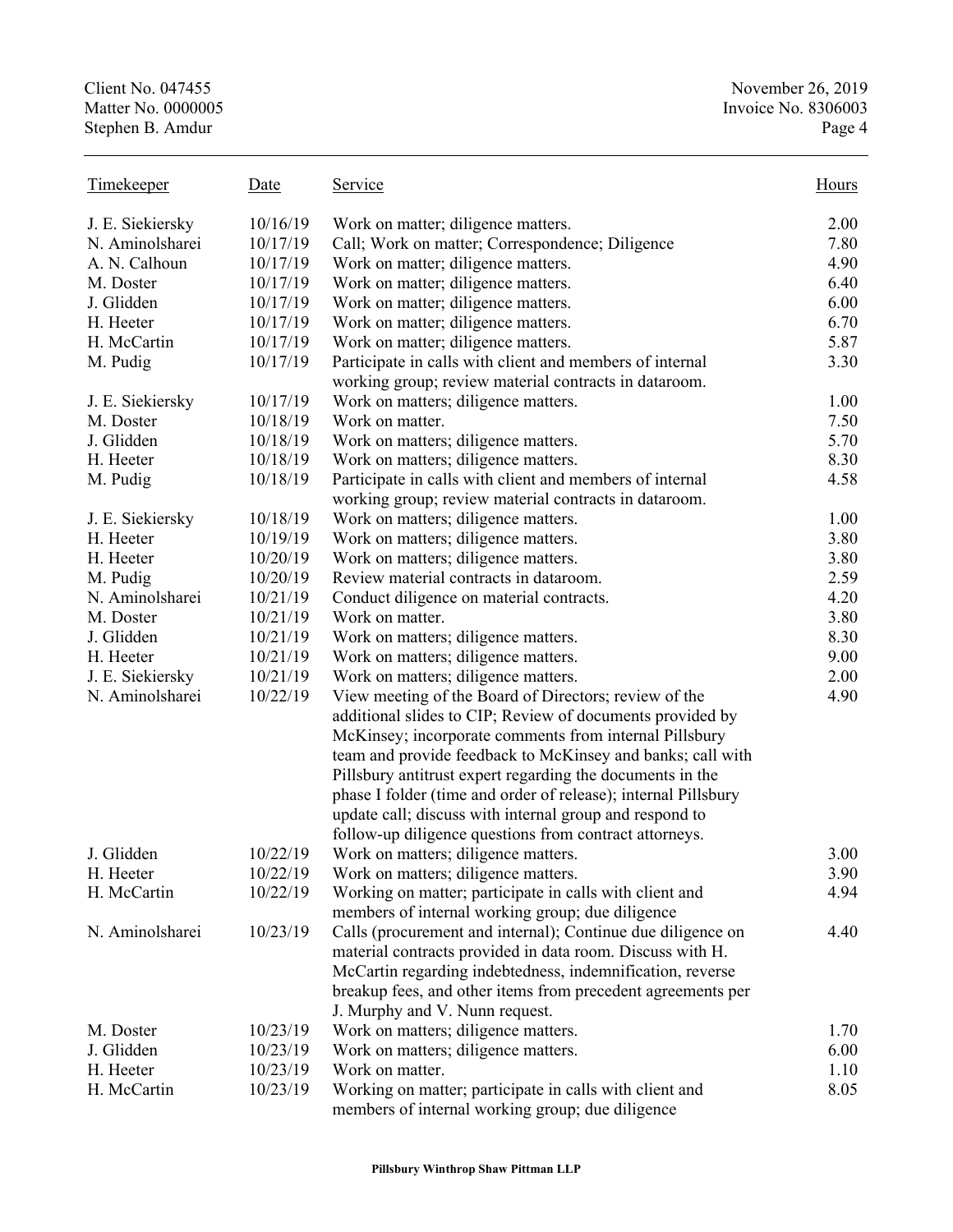Client No. 047455 November 26, 2019 Matter No. 0000005<br>Stephen B. Amdur Page 5 Stephen B. Amdur

| Timekeeper       | Date     | Service                                                                                                                                                                              | Hours  |
|------------------|----------|--------------------------------------------------------------------------------------------------------------------------------------------------------------------------------------|--------|
| J. E. Siekiersky | 10/23/19 | Work on matters.                                                                                                                                                                     | 2.00   |
| H. Heeter        | 10/24/19 | Review and catalog employee diligence documents.                                                                                                                                     | 9.20   |
| H. Heeter        | 10/25/19 | Review and catalog employee diligence documents.                                                                                                                                     | 4.10   |
| N. Aminolsharei  | 10/28/19 | Attend daily call; Conduct due diligence.                                                                                                                                            | 8.10   |
| H. McCartin      | 10/28/19 | Working on matter; participate in calls with client and<br>members of internal working group; IPO/Coop work.                                                                         | 5.97   |
| N. Aminolsharei  | 10/29/19 | Attend JEA calls (daily call and Pillsbury internal update<br>call); phone call with JPM regarding franchise agreement;<br>review of the diligence checklist provided by H. McCartin | 2.10   |
| N. Aminolsharei  | 10/31/19 | Attend daily call; Attend group call; Attend antitrust call<br>with D. Navikas; Discuss next steps on the VDR with<br>internal group.                                                | 2.90   |
|                  |          | $T = 1.1$ II. $\ldots$                                                                                                                                                               | 511.72 |

Total Hours: 541.73 **Total Fees: \$ 484,848.35**

### **Timekeeper Summary**

| Total:           | 541.73 |
|------------------|--------|
| J. E. Siekiersky | 17.60  |
| M. Pudig         | 47.08  |
| T. N. O'Toole    | 19.80  |
| H. McCartin      | 76.65  |
| A. C. Lima       | 9.00   |
| H. Heeter        | 106.70 |
| J. Glidden       | 80.90  |
| M. Doster        | 60.60  |
| S. P. Devaney    | 29.60  |
| A. N. Calhoun    | 44.20  |
| N. Aminolsharei  | 49.60  |
| Timekeeper       | Hours  |

**Total Due For Matter 0000005: \$ 484,848.35**